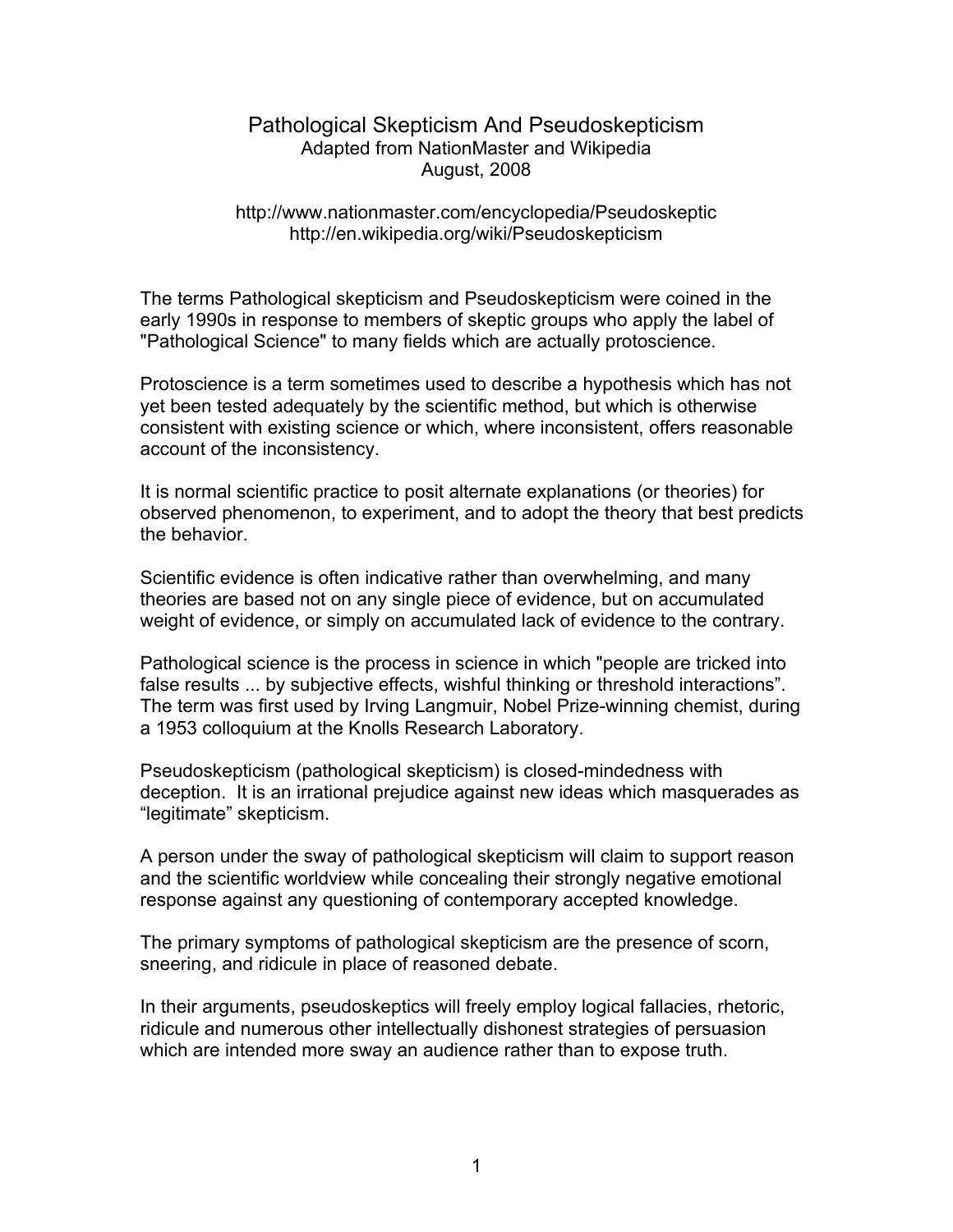Logical fallacies are errors in logical arguments which are independent of the truth of the premises. It is a flaw in the structure of an argument as opposed to an error in its premises.

Recognizing logical fallacies in practical arguments may be difficult since arguments are often structured using rhetorical patterns that obscure the logical connections between assertions.

Logical fallacies may also exploit the emotions or intellectual or psychological weaknesses of the interlocutors. Psychological ploys such as use of power relationships between proposer and interlocutor are typically used to subvert actual logic.

Humorous criticism or outright ridicule, appeals to patriotism and morality, appeals to ego and other similar tactics are typically applied to establish necessary intermediate (explicit or implicit) premises for an argument.

Indeed, logical fallacies very often lay in unstated assumptions or implied premises in arguments that are not always obvious at first glance.

By definition, arguments with logical fallacies are invalid, but they can often be cast in such a way that they fit a valid argument form. The challenge to the interlocutor is, of course, to discover the false premise which makes the argument unsound.

The term pseudoskeptic is most commonly encountered in the form popularized by Marcello Truzzi, where he defined pseudoskeptics as those who take the negative rather than an agnostic position but still call themselves 'skeptics'.

Prior to Truzzi, the term "Pseudskepticism" has occasionally been used in 19th and early 20th century philosophy.

The term pseudoskepticism characterized by Truzzi in 1987, was in response to skeptic groups who applied the label of "Pseudoscience" to fields which Truzzi thought might be better described as protoscience.

Truzzi attributed the following characteristics to pseudoskeptics:

- \* The tendency to deny, rather than doubt
- \* Double standards in the application of criticism
- \* The making of judgments without full inquiry
- \* Tendency to discredit, rather than investigate
- \* Use of ridicule or attacks in lieu of arguments
- \* Pejorative labeling of proponents
- \* Presenting insufficient evidence or proof
- \* Assuming criticism requires no burden of proof